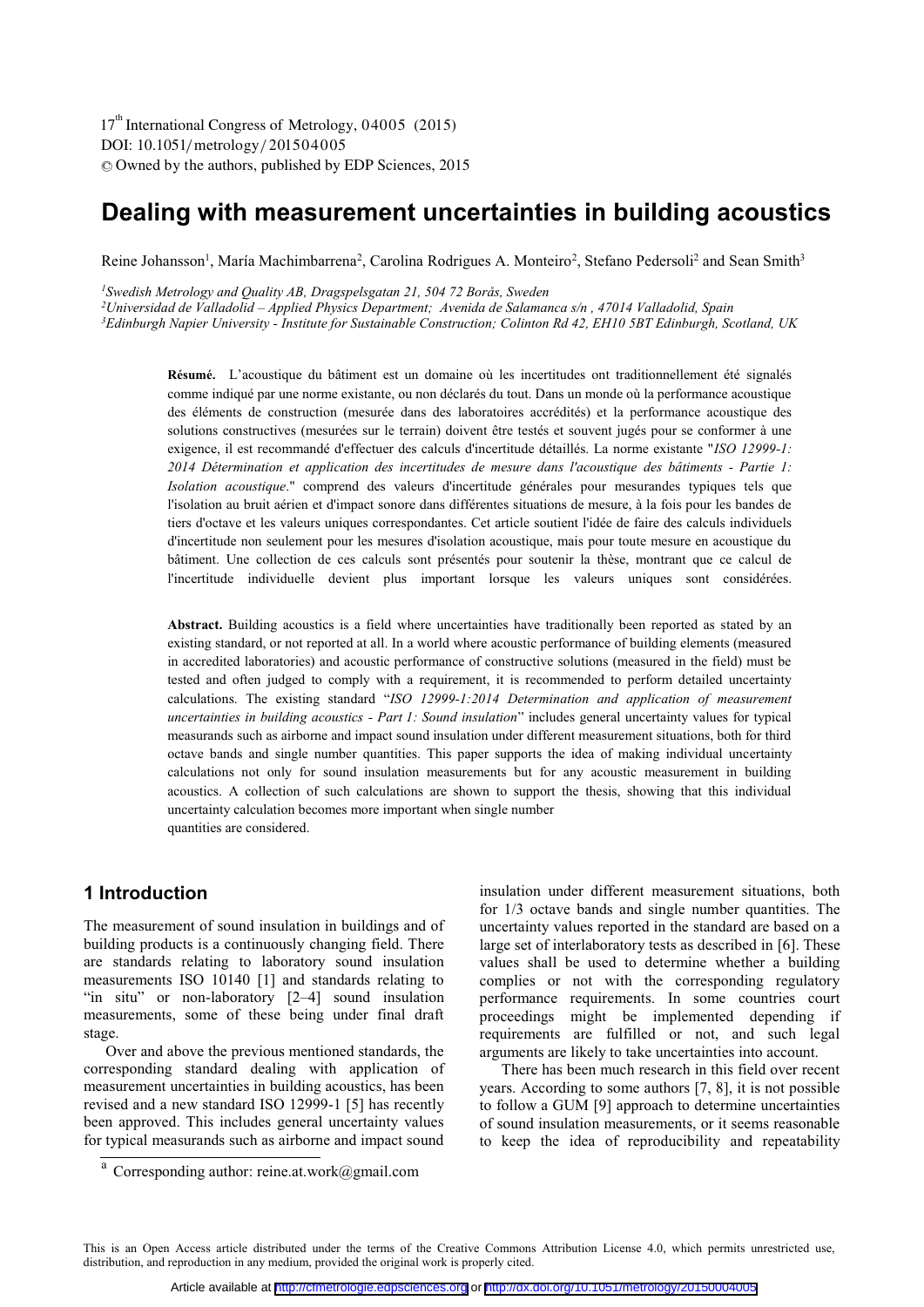concepts as used in ISO 12999-1 for building acoustics measurements [10]. One of the claimed problematic aspects [7, 8] is that some quantities, like reverberation time and sound pressure levels, are not directly measured. They are derived and often determined by integrating over a field region, which implies some underlying assumptions. When underlying assumptions are not fully met it is difficult to obtain a full mathematical model including all relevant effects and this is the main reason why uncertainty of sound insulation measurements has not yet been determined using a GUM approach. As a consequence, some parts consider that the uncertainty of a sound insulation measurement shall be stated as the uncertainty of the corresponding measurement method, based on the results of interlaboratory measurements described in ISO 12999-1 and no individual uncertainty calculation is performed. However, this leads to some problems such as the measurement uncertainty contribution from the object is not properly included in the results.

## **2 Reasons to perform uncertainty calculations for building acoustics measurements**

The purpose of a measurement is to determine the value of a quantity of interest, the measurand. The measurand can for example be the sound pressure level, sound power level, sound reduction index or a single number quantity like  $D_{nTA}$ . In reality this usually means to sample one value out of a universe of possible values, since in general, when one repeats a measurement, one will obtain different answers. This observed variability in the results of repeated measurements arises because the influence parameters that can affect the measurement result are changing. In general, there are many influence parameters affecting a measurement result. Although it is impossible to identify all of them, the most significant can normally be identified and the magnitude of their effects on the measurement result can be estimated. Moreover, the way they influence the measurement result can, in many cases, be mathematically modelled. These models can be retrieved theoretically, empirically or as a mixture between these two methods.

There are many ways to estimate measurement uncertainties. However, accreditation bodies that are members of the International Laboratory Accreditation Cooperation Mutual Recognition Arrangement (ILAC MRA) have agreed on requiring their accredited calibration laboratories to determine uncertainties in compliance with ISO 17025 [11], GUM, including its supplements, and/or ISO Guide 35 [12]. Also for test laboratories GUM is a basic document for estimating uncertainties [13], although some exceptions exist for test laboratories, e.g. when the process for evaluation of the measurement uncertainty is included in a test standard. ILAC G17 [13] however states that these standards should be reviewed and revised accordingly by the standards organisation. This means that any new standard that aims at being used within the ILAC MRA should, whenever it is possible, use GUM, or corresponding

documents from the accreditation bodies, as basic<br>documents when estimations of measurement documents when estimations of measurement uncertainties are made within the standard.

Some technical areas by tradition only work with repeatability and reproducibility while trying to attribute a value describing the quality of the measurement result. This may be satisfactory as long as the reproducibility gives the major contribution to the total measurement uncertainty, and the other measurement uncertainty components give negligible contributions. Nevertheless, to fulfil the requirements in ISO 17025 it is important to investigate and document other possible uncertainty components that may influence the measurement results.

Traditionally in building acoustics, estimations of method uncertainties have been performed according to ISO 5725 [14, 15]. The two approaches in ISO 5725 and in GUM are different. ISO 5725 considers the measurement system like a "black box" and has a topdown approach where one does not need to have detailed knowledge about how different parameters affect the measurement results, whereas GUM has a bottom-up approach which demands a model for undertaking a measurement uncertainty analysis.

A recurrent argument for not using GUM within building acoustics is that no complete model exists for the measurands. However, although some kind of model is needed by GUM, there is no requirement that it shall be complete. In fact the word model itself implies that it is not a perfect description of the real world. In GUM it is also pointed out that one uncertainty component that always shall be considered is the uncertainty introduced by the model used in the measurement uncertainty analysis.

When considering single number quantity uncertainty, experimental data [6, 7] shows that correlations exist between different 1/3 octave bands, but it is not possible to identify exactly how big they are in all measurements. Correlations are often possible to investigate by experiments and calculations, but if for some reason, it is impossible to retrieve correlations this way, GUM is permissive and will allow estimations based on experience. If the single number quantity uncertainty is determined considering full positive correlation between 1/3 octave bands, the result is higher than the one obtained if no correlation between 1/3 octave bands is considered. Assuming full correlation will likely lead to an overestimated uncertainty contribution due to correlation. Under the GUM approach, when estimating the measurement uncertainty, if there is no knowledge at all, the normal procedure is to make a conservative estimation until more knowledge is obtained. This means that one rather overestimate than underestimate the uncertainty contributions from a specific parameter. In the case of correlations, it means that a correlation coefficient equal to 1 should be used until more experience is acquired to make a better judgment. However, if experience indicates that the estimated correlation coefficient is not bigger than for example 0.8, then, this is the number to use in the measurement uncertainty calculations.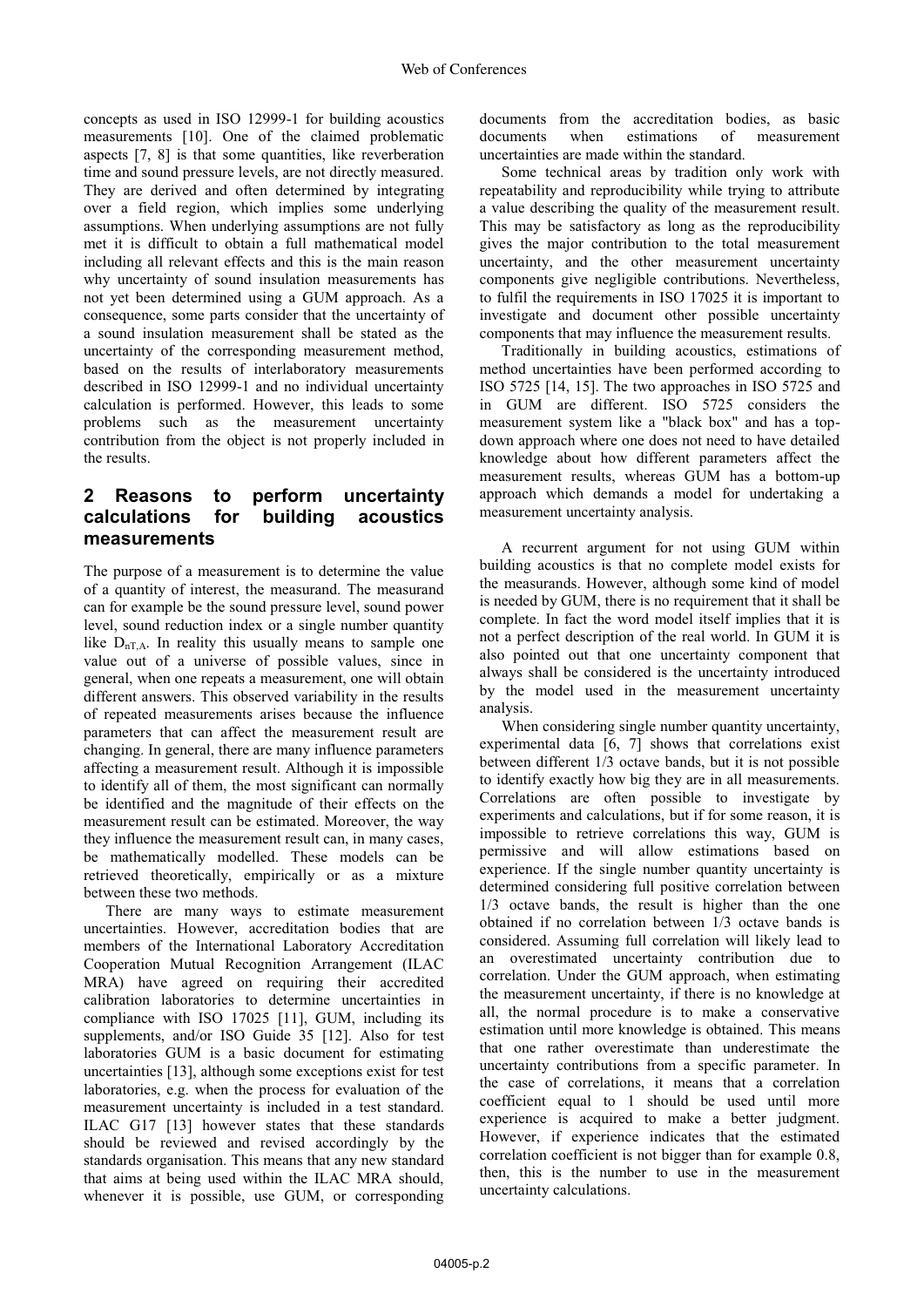The former problem for GUM, with strongly nonlinear systems, has been solved by introducing a GUM Supplement [9]. This is where Monte Carlo simulations can be used for propagating probability density functions through the models, to give an estimate of the measurement uncertainty. GUM also gives examples of how to use higher-order terms in the Taylor expansion series to handle non-linear systems.

The approach for dealing with sound insulation measurements described in ISO 12999-1, where no individual uncertainty calculation is performed is somehow contradictory with ISO 17025 and some accreditation procedures, as mentioned before. In some countries, e.g. Spain and Portugal, the accreditation bodies demand from the test laboratories measurement uncertainty budgets in accordance to GUM or EA-4/02 [16]. As different laboratories have different environments, personnel, equipment, test objects etc. and are spread all over the world, it often makes sense to give different measurement uncertainties even though the method used is the same. This is why making individual uncertainty calculations also in the field of building acoustics is encouraged in this paper.

### **3 Objective**

The main objective of this paper is to encourage laboratories, consultants and scientists working in the field of building acoustics to perform uncertainty estimations following GUM's recommendations.

This recommendation is not only for sound insulation measurements, but for any acoustic measurement, especially so if performed by an accredited laboratory, for example sound absorption.

In a previous paper [17] a preliminary procedure on how to perform these estimations for in situ airborne sound insulation measurements has been described and the procedure has been applied to a large data set. Since this paper was published in an Acoustic Journal and it was considered to be of interest of the metrology community, it was decided to write a reduced and adapted version for a metrology congress and thus increase the chances for discussion among experts in the field.

#### **4 Results from a case study**

The most common parameter used to evaluate the airborne sound insulation of a building (thus, in situ measurement) is the standardized level difference,  $D_{nT}$ 

$$
D_{nT} = L_1 - L_2 + 10\log\frac{r}{r_0} \quad \text{in dB} \tag{1}
$$

where  $L_1$  is the energy-average sound pressure level in the source room,  $L_2$  is the energy-average sound pressure level in the receiving room, T is the reverberation time in the receiving room and  $T_0$  is the reference reverberation time which for dwellings is  $T_0 = 0.5$  s. This is a frequency dependent magnitude and is usually measured in 1/3 octave bands going from 100 Hz to 5000 Hz, although this may vary.

This frequency dependent result can be converted into a single number quantity (SNQ) following different procedures [19, 20], and it is the SNQ which must be reported in order to verify compliance with a Building Code requirement.

A similar procedure is followed for laboratory measurements when testing products such as windows, doors or full constructive solutions.

In this case study a large data base of measured  $D_{nT}$  of four different types of walls was available (1102 measurements). All walls were constructed in the UK in compliance with the relevant Robust Details [20] specifications. Testing according to [21] and on-site inspections were carried out to ensure compliance with the construction system by workmanship and with Building Regulations. The measurements where performed by Robust Details inspectors. Details of the data set can be found in [17].

The suggested uncertainty determination procedure can be summarized in the following equation

$$
u(D_{nT_i}) = \sqrt{\left[ u_{rep}(L_1) \cdot c_{L_1} \right]^2 + \left[ u_{rep}(L_2) \cdot c_{L_2} \right]^2 + \dots}
$$
  
 
$$
\dots + \left[ u_{rep}(L_b) \cdot c_b \right]^2 + \left[ u(T) \cdot c_T \right]^2 + \left[ u_{ins} \cdot c_{ins} \right]^2}
$$
 (2)

where the standard uncertainty for each input estimate can be determined including the experimental standard deviation and other possible uncertainty contributions such as the instrument uncertainty, background noise.

Figure 1 shows a random selection out of the 300 calculated uncertainty curves obtained. As it can be seen, the spread in the values is significant and supports the need of making detailed uncertainty calculations when performing sound insulation tests. This spread is more evident at low frequencies than in the medium-high frequency range, although a considerable spread is also found in the higher end of the frequency range.



**Figure 1:** Spread of individual values  $u(D_{nT_i})$  for full data set

As mentioned previously, when verifying requirement compliance, one shall use a single number quantity. In this case the  $D_{nT,A}$  is used.

$$
D_{nT,A} = -10\log \sum_{i=1}^{n} 10^{(L_{Ar,i} - D_{nT,i})} /_{10}
$$
 (3)

where LAr is a reference spectrum and "i" stands for the corresponding third octave band both for the reference spectrum and the standardised level difference.

To calculate  $D_{nT,A}$  uncertainty one can assume full positive correlation between the 1/3 octave band uncertainties input. The assumption of full correlation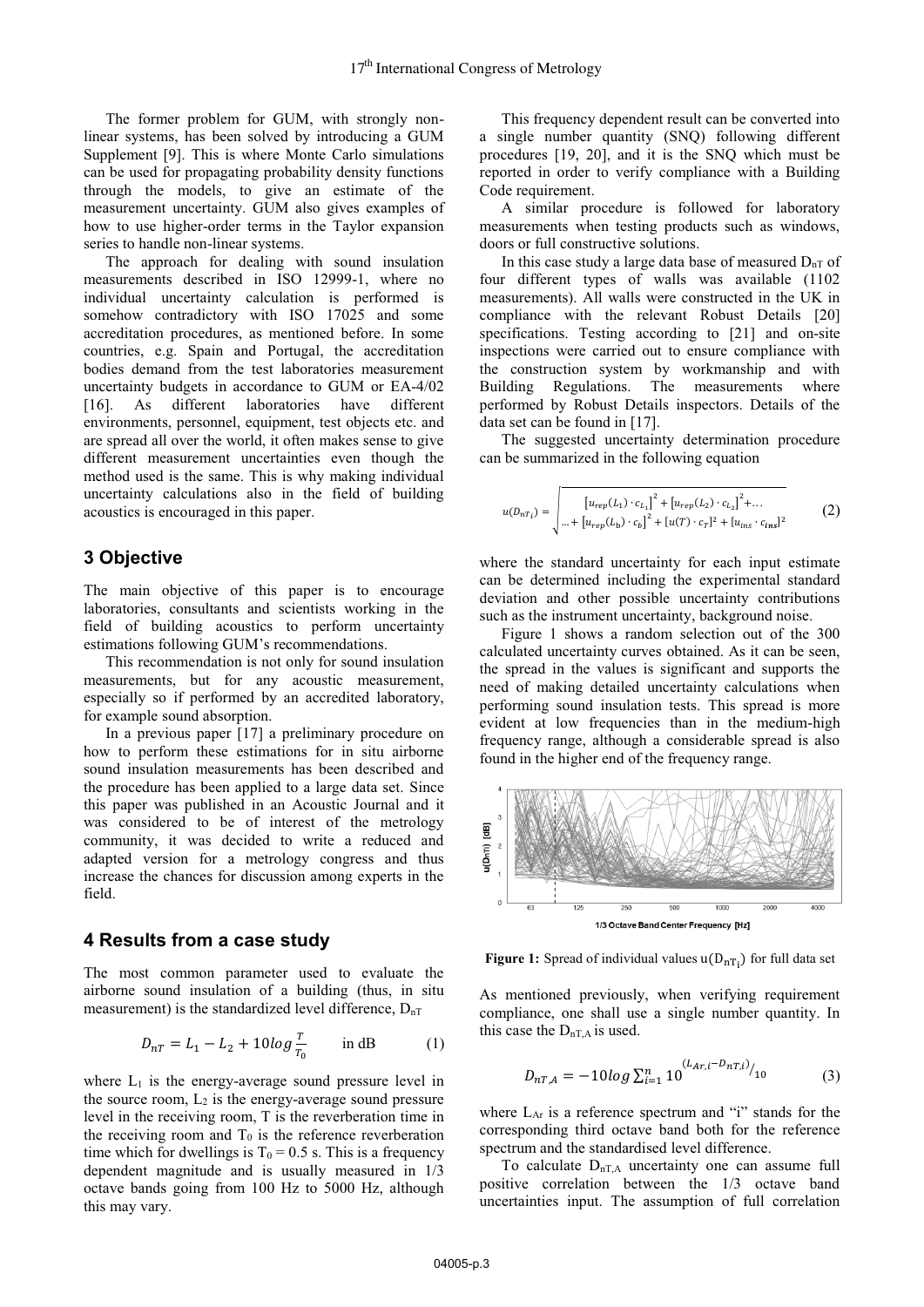$(4)$ 

will likely overestimate the standard uncertainty, but one does not want to risk underestimating the uncertainty so this is the assumption that has been made. For this calculation the previously obtained individual uncertainties data curves have been used as input. This can be done using different frequency ranges (i.e. starting at 50 Hz or 100 Hz and ending at 5000 Hz). For example for  $D_{nTA(50-5000)}$ :

$$
u(D_{nTA\,50-5000}) = \sum_{i=1}^{N} \left( \frac{10^{(L_i - D_n r_i)/10}}{\sum_{k} 10^{(L_k - D_n r_k)/10}} \right) \cdot u(D_{nT_i})
$$

Due to the assumption of full correlation, formula (4) consists of a linear addition instead of the square root of a sum of squares.

Figure 2 represents, for the full data set, the spread of the uncertainty values for the single number quantity  $D_{nTA}$  and the corresponding uncertainty average, using two different frequency ranges. One can from the data state with a confidence level higher than 99,9% that  $\frac{u(D_{nTA})_{50-5000}}{u(D_{nTA})_{50-5000}}$  is bigger than  $\frac{u(D_{nTA})_{100-5000}}{u(D_{nTA})_{100-5000}}$ .



**Figure 2:** Spread of  $u(D_{nTA})$  values and average  $u(D_{nTA})$  for the full dataset

In calibration and test certificates issued by accredited laboratories the expanded uncertainty for a measurement value is normally given with the coverage factor  $k=2$ , which for a Gaussian distribution corresponds to a coverage probability of approximately 95%. In this case study the coverage factor selected was  $k = 1.7$ , defining an interval having a level of confidence of approximately 95% for single sided tests used when verifying compliance, although a different coverage factor could have been chosen. For example for  $D_{nTA (50-5000)}$ :

$$
U(D_{nTA (50-5000)}) = k \cdot u(D_{nTA (50-5000)})
$$
 (5)

Table 1 shows the calculated average expanded uncertainty of the single number quantity  $D_{nTA}$  for each

type of wall used in this case study. It has been assumed that  $D_{nTA}$  has a Gaussian distribution, which could be discussed [22, 23], and a coverage factor  $k = 1.7$  which corresponds to approximately 95% confidence level for a cumulative distribution (single sided) has been used.

It shall be mentioned that the degrees of freedom or other possible measurement uncertainty contributions have not been considered when calculating  $U(D<sub>nTA</sub>)$ .

Although average values are shown, in almost 10% of the case studies presented  $u(D_{nTA})_{50-5000} > 3$  dB and the corresponding expanded uncertainty for the reported  $D_{nTA(50-5000)}$  was found to be U > 5.1 dB. This can make a significant difference when trying to fulfil a performance requirement.

The results of this study confirm that expanded uncertainties vary considerably for different types of walls and/or different frequency ranges and thus should be determined individually for each field measurement.

**Table 1:** Calculated average expanded uncertainty of the single number quantity  $D_{nTA}$  for different types of walls.

| (average values) |                                   |                               |
|------------------|-----------------------------------|-------------------------------|
| Type of wall     | $\overline{U(D}_{nTA})_{50-5000}$ | $\bar{U}(D_{nTA})_{100-5000}$ |
| <b>HWA 75</b>    | 2.41                              | 2.18                          |
| <b>HWA 100</b>   | 2.35                              | 2.16                          |
| <b>HWB 75</b>    | 3.07                              | 2.65                          |
| <b>HWB</b> 100   | 2.50                              | 2.25                          |
| $LWA$ 50         | 3.61                              | 2.79                          |
| $LWB$ 50         | 3.22                              | 2.60                          |

#### **5 Conclusions**

There are high demands on a building's performance concerning energy saving, low carbon, safety and acoustic performance. Future directions may require new buildings to be graded according to their acoustic "quality" [24]. It is of high importance to adequately assess and report such performance including the corresponding uncertainty.

From the literature review and the results of the case study, it is concluded that it is possible to make individual uncertainty estimations for airborne sound insulation.

Moreover the big variation of uncertainties between walls and/or different frequency ranges implies that individual measurement uncertainty estimations should be performed to not underestimate the measurement uncertainty.

This thesis can be extended to impact and façade sound insulation in a similar way. There is not a unique procedure and most likely some type of guidelines should be included in the next version of ISO 12999-1, if only as an alternative to interlaboratory based uncertainties. If the standard is to be used in relation to accredited measurement services, it should be revised to follow the basic documents mentioned in ILAC's guidelines.

#### **References**